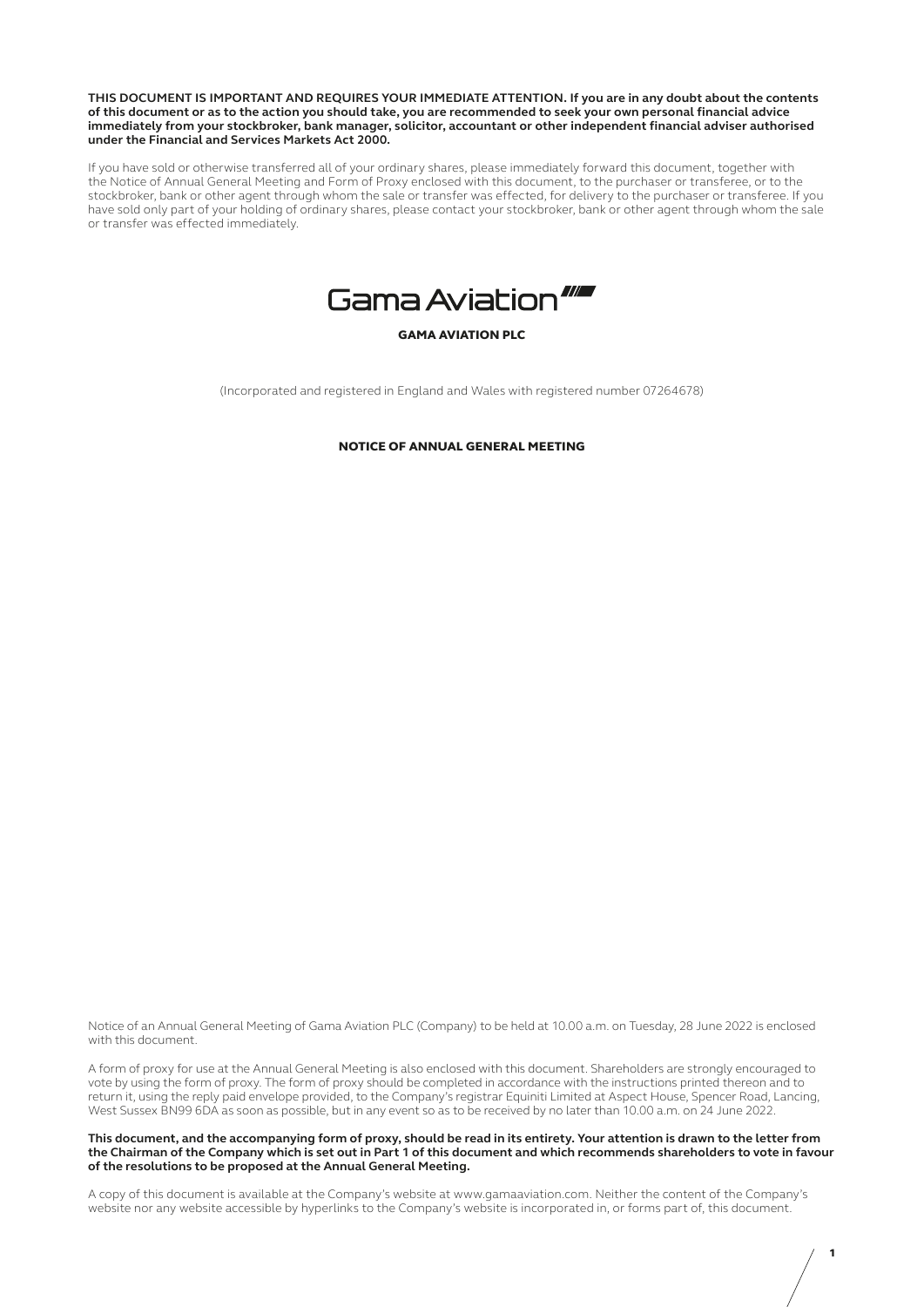# / CONTENTS

| PART 1 I FTTER FROM THE CHAIRMAN OF GAMA AVIATION PLC |  |
|-------------------------------------------------------|--|
| PART 2 FXPLANATORY NOTES                              |  |
| PART 3 NOTICE OF ANNUAL GENERAL MEETING               |  |

# Notes

All references to time in this document are to London time.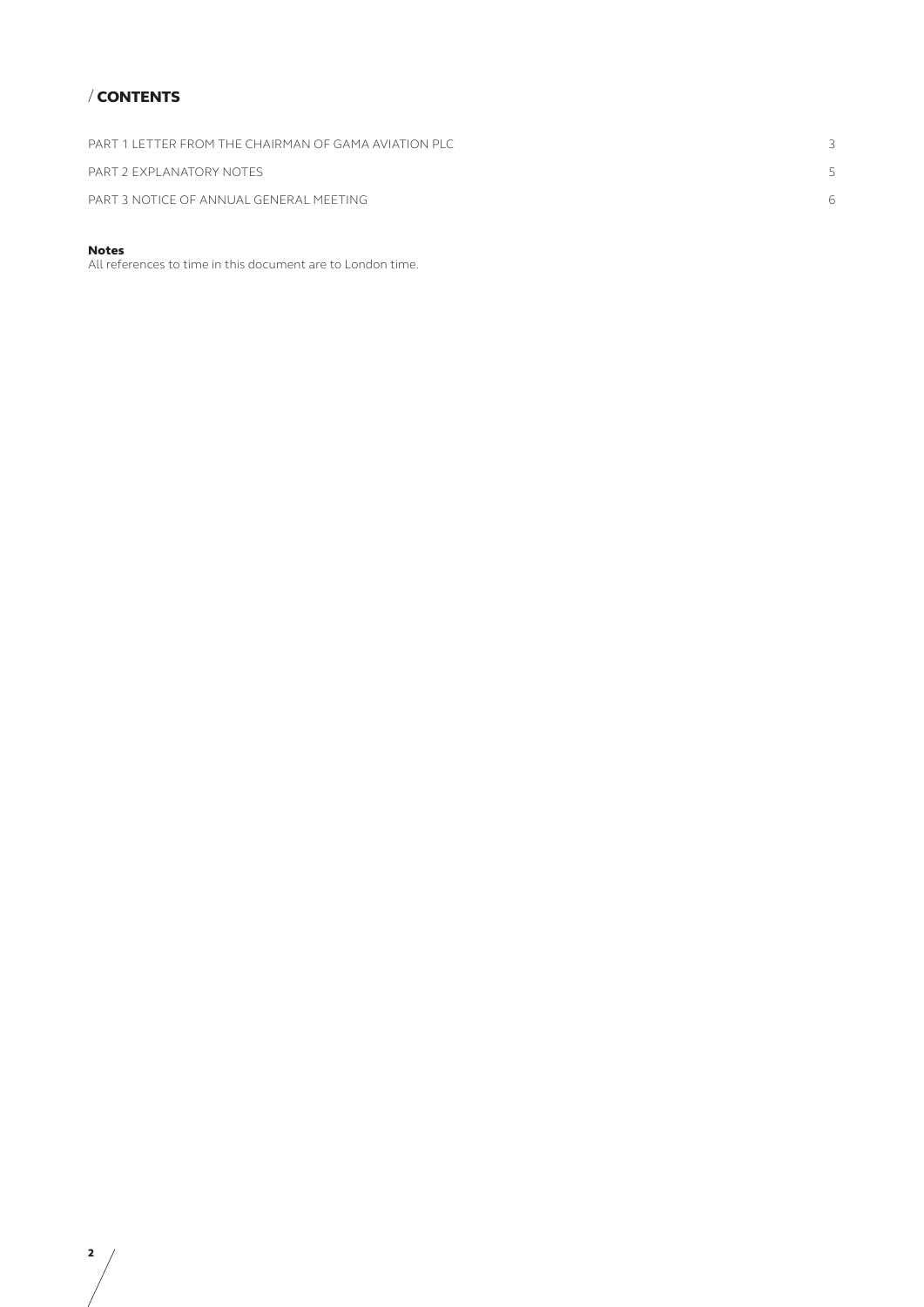# / PART 1 / LETTER FROM THE CHAIRMAN OF GAMA AVIATION PLC



(Incorporated and registered in England and Wales with registered number 07264678)

| Directors:                              | Registered Office:                                                              |  |
|-----------------------------------------|---------------------------------------------------------------------------------|--|
| Simon To (Chairman)                     | First Floor<br>25 Templer Avenue<br>Farnborough<br>Hampshire<br><b>GU14 6FE</b> |  |
| Marwan Khalek (Chief Executive Officer) |                                                                                 |  |
| Stephen Wright                          |                                                                                 |  |
| Peter Brown                             |                                                                                 |  |
| Michael Howell                          |                                                                                 |  |
| Christopher Clarke                      |                                                                                 |  |
| Stephen Mount                           |                                                                                 |  |
|                                         |                                                                                 |  |

#### Dear Shareholder

#### NOTICE OF ANNUAL GENERAL MEETING

### Important information on the format of the Annual General Meeting

The Board will be pleased to have an opportunity to welcome the shareholders in person to our 2022 Annual General Meeting, particularly given the constraints we faced the last two years due to the COVID-19 pandemic. At present we are proposing at 10.00 a.m. on Tuesday, 28 June 2022, to hold the Annual General Meeting at our registered office at First Floor, 25 Templer Avenue, Farnborough, Hampshire GU14 6FE and welcoming as many shareholders we are able within safety constraints and in accordance with government guidelines in place at the time of the Annual General Meeting.

#### Attendance at the Annual General Meeting

The Board continues to monitor the latest government guidelines relating to Covid-19. Whilst it is currently anticipated that there will be no restrictions on social contact or meeting format at the time of the Annual General Meeting, shareholders should carefully consider whether or not it is appropriate to attend the Annual General Meeting. The Board remains keen to ensure the wellbeing of all employees and shareholders are protected and to minimise any public health risks from public gatherings. Shareholders are encouraged to exercise good judgement and not to attend the Annual General Meeting in person if they are displaying any symptoms of COVID-19 or have recently been in contact with anyone who has tested positive. To minimise transmission, we encourage shareholders to take a rapid lateral flow test before attending the meeting, and subject to conditions on the day of the meeting, shareholders may be required to wear face masks.

Due to security arrangements at the location of the Annual General Meeting, shareholders wishing to attend in person should register their intention in advance and as soon as practicable by emailing shareholder.info@gamaaviation.com quoting their Shareholder Reference Number.

#### Action to be taken

Shareholder participation is important to the Board and all shareholders are encouraged to vote ahead of the Annual General Meeting by appointing a proxy to vote on the resolutions set out in the notice of Annual General Meeting on page 6 of this document as soon as possible and in any event by 10.00 a.m. on 24 June 2022. Shareholders can vote ahead of the Annual General Meeting by completing and returning the form of proxy.

3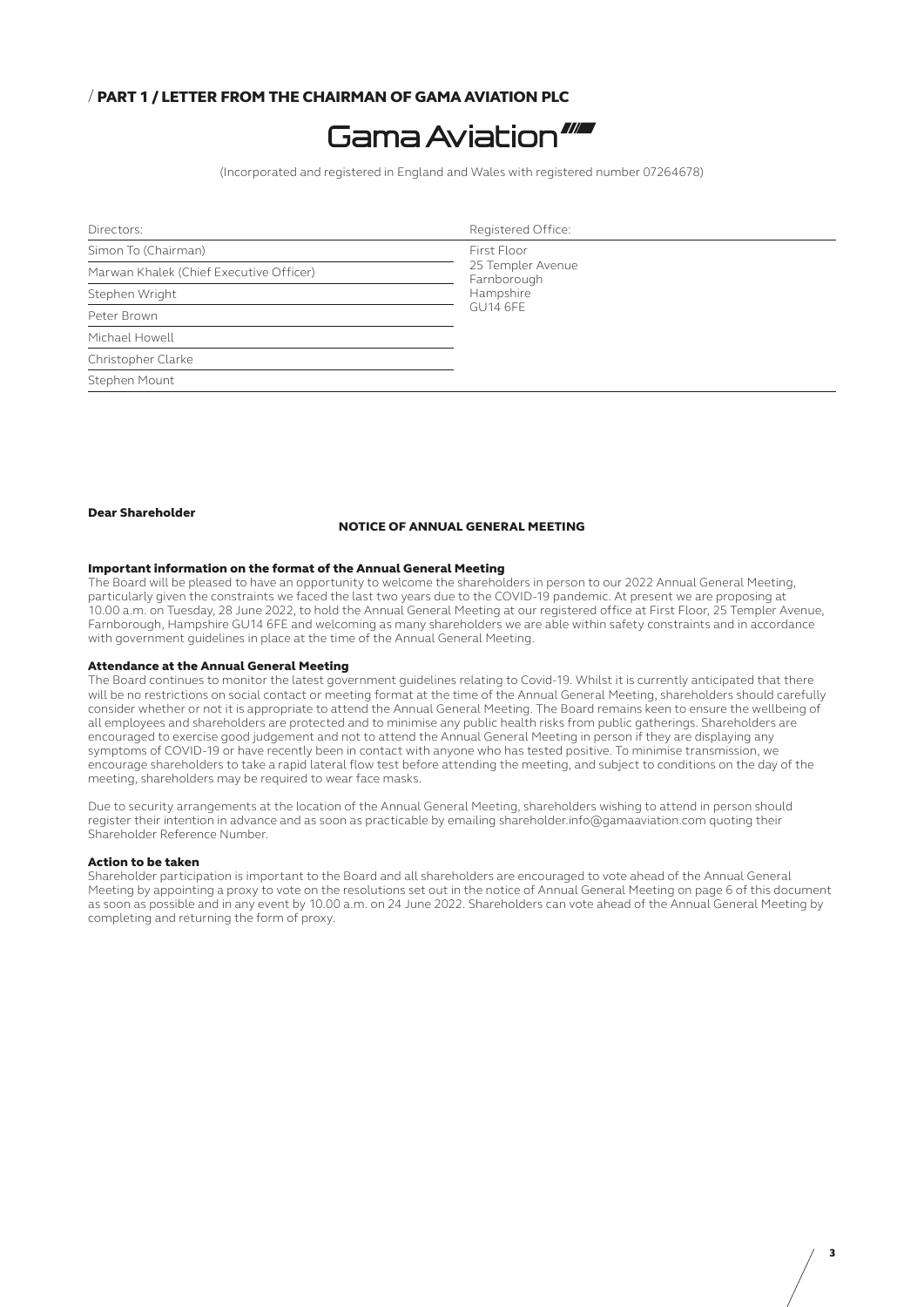All resolutions for consideration at the Annual General Meeting will be voted on a poll and all valid proxy votes cast will count towards the poll votes. The results will be announced via a regulatory news service announcement and will be posted on the Company's website as soon as practicable after the Annual General Meeting.

#### Resolution 2

Notwithstanding the statement in the financial results announcement on 27 May 2022 that PricewaterhouseCoopers LLP (PwC) had indicated that they did not intend to stand for re-election at the Annual General Meeting, PwC have confirmed that it is preferable to have an orderly transition to a new auditor. To ensure this orderly transition, PwC have indicated they are willing to be re-appointed as auditor to the Company for an interim period until the Company is in a position to appoint a new auditor following which PwC will resign as the Company's auditor. The Audit Committee has commenced the process to identify a new auditor. Therefore, resolution 2 is for the re-appointment of PwC as auditor.

### Shareholder Engagement

As well as shareholder participation at the Annual General Meeting, engagement with our shareholders is important to the Company and your Board. Therefore, shareholders can participate in the Annual General Meeting by submitting questions in advance. Any specific questions on the business of the Annual General Meeting and on the resolutions can be submitted ahead of the Annual General Meeting by email to shareholder.info@gamaaviation.com or by writing to the company secretary Mine Taylor at Gama Aviation Plc, First Floor, 25 Templer Avenue, Farnborough, Hampshire GU14 6FE.

The Board will continue to keep government guidance under review and may, if necessary, make further changes to the arrangements for the Annual General Meeting. If it becomes necessary to change the arrangements for the Annual General Meeting, information will be found on the Company's website and via a regulatory announcement.

#### Explanatory Notes

Explanatory notes on the resolutions to be considered at the Annual General Meeting are set out on in Part 2 of this document.

#### Recommendation

The Directors consider that the Resolutions to be proposed at the Annual General Meeting are in the best interests of the shareholders and the Company as a whole and unanimously recommend shareholders to vote in favour of such resolutions, as they intend to do in respect of their own shareholdings.

Yours faithfully

SIMON TO *Chairman* Gama Aviation Plc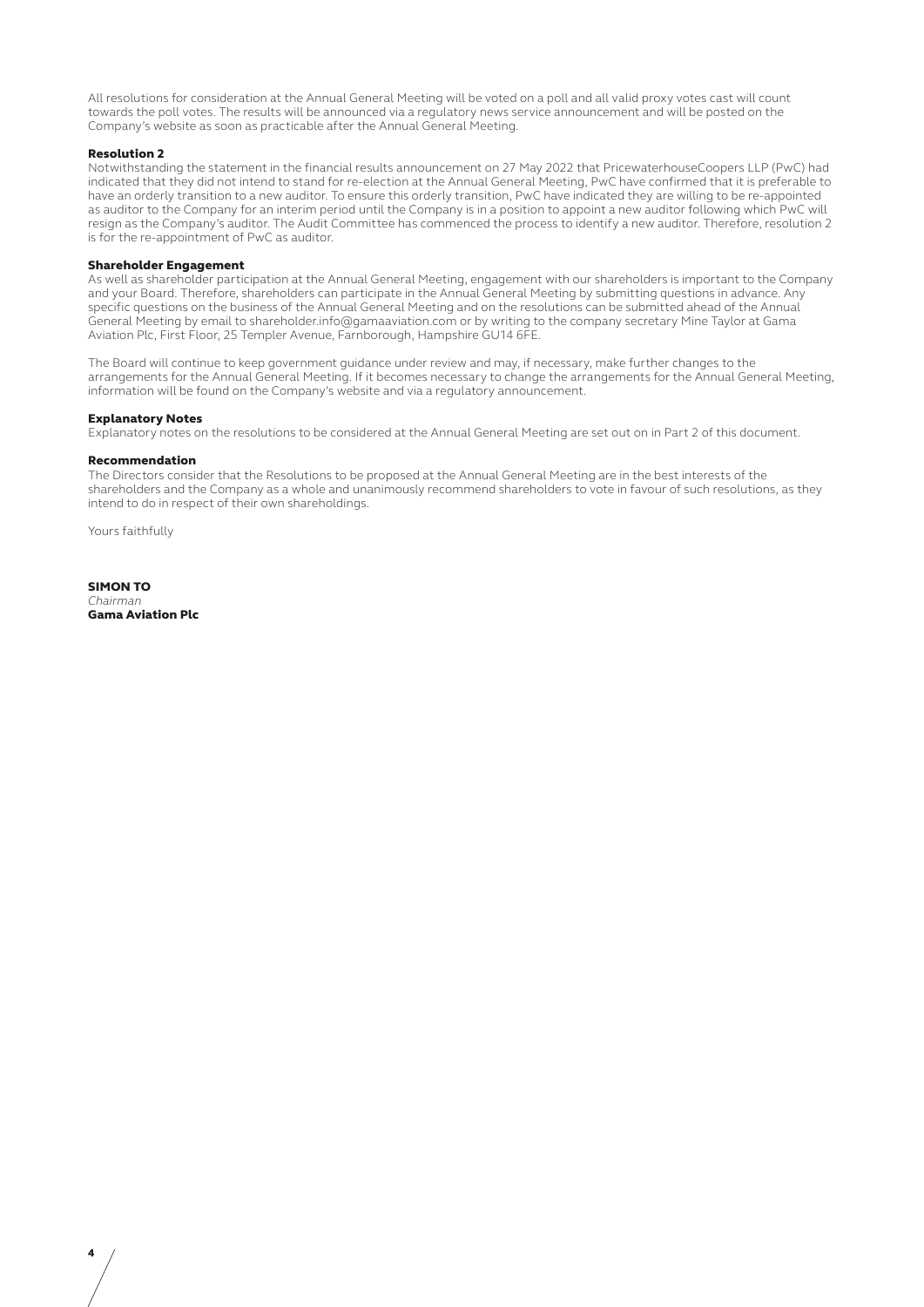### / PART 2 / EXPLANATORY NOTES

**Resolutions to be proposed at the Annual General Meeting are set out in the notice of Annual General Meeting in Part 3 of this document. For any of the ordinary resolutions (Resolutions 1 to 5) to be passed at the Annual General Meeting, more than half the votes cast must be in favour of the resolution. For the special resolution (Resolution 6) to be passed at the Annual General Meeting, three-quarters of the votes cast must be in favour of the resolution.**

#### Resolution 1 – Annual report and accounts

For each financial year the Directors are required to present the annual report and accounts of the Company (including the Strategic Report, Directors' Report and Auditor's Report) to the shareholders.

#### Resolution 2 – Auditors

The Company's auditors must offer themselves for re-appointment at each Annual General Meeting at which accounts are presented. The performance and effectiveness of the auditors, which included an assessment of the auditors' independence and objectivity has been evaluated by the Company's audit committee, which has recommended to the Board that PricewaterhouseCoopers LLP be re-appointed and its remuneration be determined by the Company's audit committee.

#### Resolutions 3 and 4 – Re-appointment of Directors

Resolutions 3 to 4 deal with the re-appointment of Directors in accordance with the requirements of the Company's articles of association. At the Annual General Meeting, Christopher Clarke and Michael Howell are retiring by rotation and are both seeking re-appointment as non-executive directors. Biographical details of all the Directors seeking re-appointment are set out on page 32 of the Company's 2021 Annual Report and appear on the Company's website www.gamaaviation.com.

#### Resolutions 5 and 6 – Share capital

The authority given to the Directors to allot further shares in the capital of the Company requires the prior authorisation of the shareholders in a general meeting under section 551 of the Companies Act 2006 (CA 2006). Upon the passing of Resolution 5, the Directors will have authority to allot shares up to an aggregate nominal amount of £213,204.26 which is approximately one-third of the Company's current issued ordinary share capital as at 1 June 2022, being the latest practicable date prior to the publication of this document. This authority will expire immediately following the Annual General Meeting in 2023 or fifteen months after the date of the passing of the Resolution, whichever is the earlier.

The Directors of the Company will continue to seek to renew this authority at each Annual General Meeting, in accordance with current best practice.

If the Directors of the Company wish to exercise the authority under Resolution 5 and offer shares (or sell any shares which the Company may purchase and elect to hold as treasury shares) for cash, the CA 2006 requires that, unless shareholders have given specific authority for the waiver of their statutory pre-emption rights, the new shares must be offered first to existing shareholders in proportion to their existing shareholdings (i.e. on a pre-emptive basis). In certain circumstances, it may be in the best interests of the Company to allot new shares (or to grant rights over shares) for cash or to sell treasury shares for cash without first offering them to existing shareholders in proportion to their holdings.

Resolution 6, if passed, would authorise the Directors of the Company to do this by allowing the Directors of the Company to allot shares for cash or sell treasury shares for cash on a non-pre-emptive basis up to an aggregate nominal value of £63,961.27 which is equivalent to approximately 10 per cent of the issued ordinary share capital of the Company on 1 June 2022, being the latest practicable date prior to the publication of this document.

This authority will expire immediately following the Annual General Meeting in 2023 or fifteen months after the date of the passing of the Resolution, whichever is the earlier. The Directors of the Company intend to renew such authority at successive Annual General Meetings in accordance with current best practice.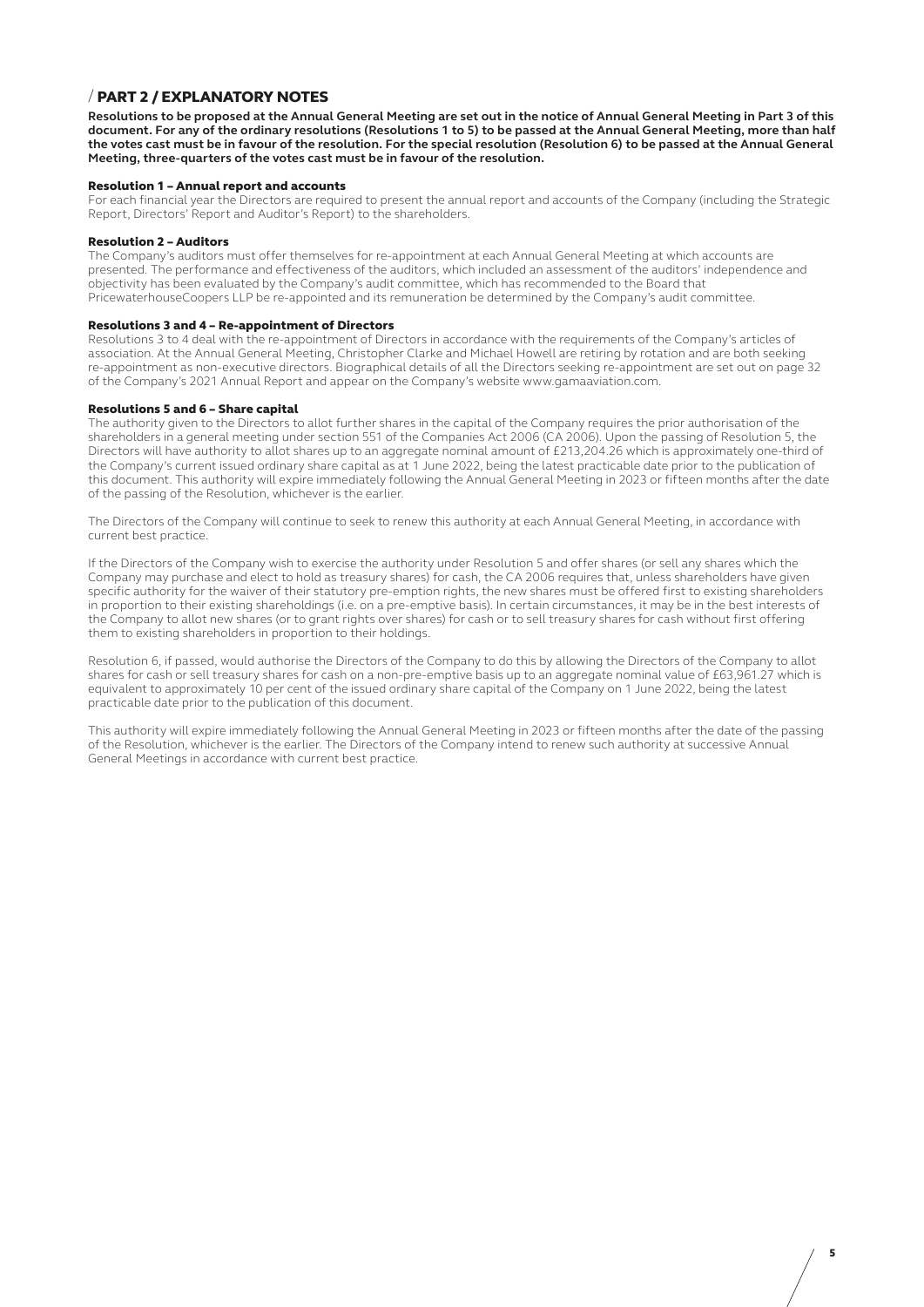# / PART 3 / NOTICE OF ANNUAL GENERAL MEETING

### GAMA AVIATION PLC

#### **(Incorporated and registered in England and Wales with registered number 07264678)**

NOTICE is hereby given that the Annual General Meeting of Gama Aviation Plc (the "Company") will be held at 10.00 a.m. on 28 June 2022 at First Floor, 25 Templer Avenue, Farnborough, Hampshire GU14 6FE for the purpose of considering and, if thought fit, passing Resolutions 1 to 5 as ordinary resolutions and Resolution 6 as a special resolution.

#### Ordinary Resolutions

1. THAT the Company's annual report and accounts for the financial year ended 31 December 2021 be received and adopted.

- 2. THAT PricewaterhouseCoopers LLP be re-appointed as the auditors of the Company.
- 3. THAT Christopher Clarke, who retires by rotation, be re-appointed as a Director of the Company.
- 4. THAT Michael Howell, who retires by rotation, be re-appointed as a Director of the Company.
- 5. THAT, in accordance with section 551 of the Companies Act 2006, the Directors be generally and unconditionally authorised to allot shares in the Company up to an aggregate nominal amount of £213,204.26 provided that this authority shall unless renewed, varied or revoked by the Company, expire on the earlier of the conclusion of the next annual general meeting of the Company or the date falling fifteen months after the date of the passing of this Resolution, whichever is the earlier save that the Company may, before such expiry, make offers or enter into agreements which would or might require relevant securities to be allotted and the Directors may allot relevant securities in pursuance of such offer or agreement notwithstanding that the authority conferred by this Resolution has expired.

#### Special Resolution

THAT, in accordance with section 570 of the Companies Act 2006, the Directors be generally empowered to allot equity securities (as defined in section 560 of the Companies Act 2006) as if section 561(1) of the Companies Act 2006 shall not apply to such allotment, provided that this power shall be limited to the allotment of equity securities up to an aggregate nominal amount of £63,961.27. The power granted by this Resolution will expire on the earlier of the conclusion of the next annual general meeting of the Company and the date falling fifteen months after the date of the passing of this Resolution (unless renewed, varied or revoked by the Company prior to or on such date) save that the Company may, before such expiry, make offers or enter into agreements which would or might require equity securities to be allotted after such expiry and the Directors may allot equity securities in pursuance of any such offer or agreement notwithstanding that the power conferred by this Resolution has expired.

Dated: 6 June 2022

### By order of the Board,

Mine Taylor *Company Secretary*

6

#### **Registered office:**

First Floor 25 Templer Avenue Farnborough Hampshire GU14 6FE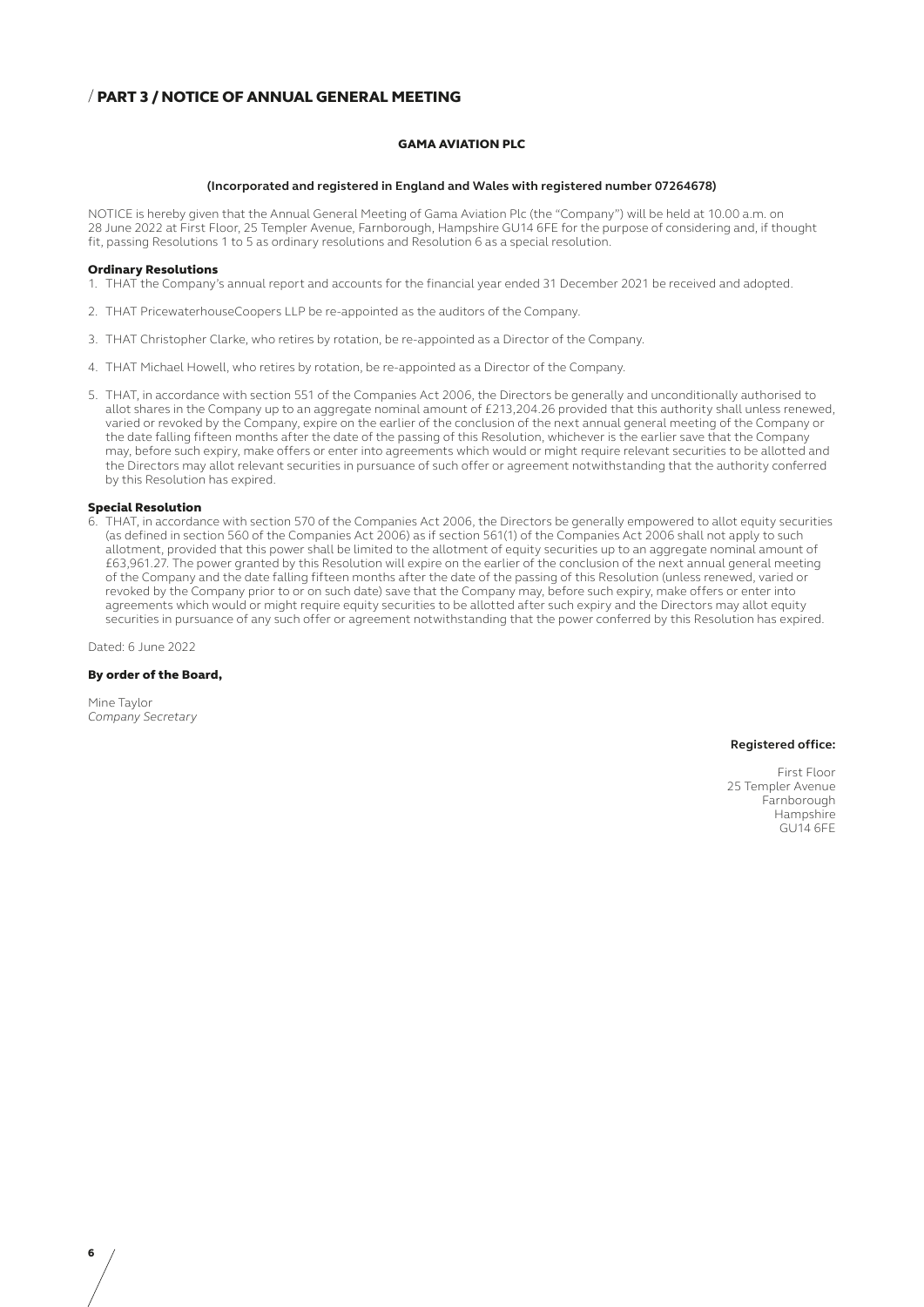#### Notes

- 1. Due to the security arrangements at the location of the Annual General Meeting, shareholders wishing to attend the meeting, should this be possible, are asked to register their attendance as soon as practicable by emailing shareholder.info@gamaaviation. com quoting their Shareholder Reference Number. Rules around capacity at the venue and changes in health and safety requirements may mean shareholders cannot ultimately attend the Annual General Meeting.
- 2. A member entitled to attend, speak and vote at the Annual General Meeting may appoint one or more proxies (who need not be members of the Company) to exercise these rights instead of him. A proxy form is enclosed with this document. A member may appoint more than one proxy, provided that each proxy is appointed to exercise the rights attached to different shares. To be effective, an instrument appointing a proxy must be returned so as to reach Equiniti Limited at Aspect House, Spencer Road, Lancing, West Sussex BN99 6DA no later than 10.00 a.m. on 24 June 2022. Any power of attorney or any other authority under which the proxy form is signed (or a duly certified copy of such power or authority) must be included with the proxy form. The return of a completed proxy form will not prevent a member attending the Annual General Meeting and voting in person if the member so wishes to do.
- 3. Any corporation which is a member can appoint one or more corporate representatives who may exercise on its behalf all of its powers as a member provided that they do not do so in relation to the same shares.
- 4. A vote withheld is not a vote in law, which means that the vote will not be counted in the calculation of votes for or against the resolution. If no voting indication is given, your proxy will vote or abstain from voting at his or her discretion. Your proxy will vote (or abstain from voting) as he or she thinks fit in relation to any other matter which is put before the Annual General Meeting.
- 5. Pursuant to regulation 41 of the Uncertificated Securities Regulations 2001 (as amended), entitlement to attend and vote at the Annual General Meeting and the number of votes which may be cast there will be determined by reference to the register of members of the Company at 6.30 p.m. on the day which is two working days before the day of the meeting or adjourned meeting. Changes to entries on the register of members of the Company after that time shall be disregarded in determining the rights of any person to attend and vote at the Annual General Meeting.
- 6. As at 1 June 2022 (being the last business day prior to the publication of this document) the Company's issued share capital consists of 63,961,279 ordinary shares, carrying one vote each. No shares are held in treasury and, therefore, the total voting rights in the Company as at that date are 63,961,279.
- 7. CREST members who wish to appoint a proxy or proxies through the CREST electronic proxy appointment service may do so for the Annual General Meeting or any adjournment thereof by using the procedures described in the CREST Manual. CREST personal members or other CREST sponsored members, and those CREST members who have appointed a service provider(s), should refer to their CREST sponsor or voting service provider(s), who will be able to take the appropriate action on their behalf.
- 8. In order for a proxy appointment or instruction made using the CREST service to be valid, the appropriate CREST message (a "CREST Proxy Instruction") must be properly authenticated in accordance with Euroclear UK & Ireland Limited's specifications, and must contain the information required for such instruction, as described in the CREST Manual (available via www.euroclear. com). The message, regardless of whether it constitutes the appointment of a proxy or is an amendment to the instruction given to a previously appointed proxy must, in order to be valid, be transmitted so as to be received by the issuer's agent, Equiniti Limited (ID is RA19), by 10.00 a.m. on 24 June 2022 or, in the case of an adjourned meeting, by no later than 48 hours (excluding any part of a day that is not a working day) prior to the meeting. For this purpose, the time of receipt will be taken to be the time (as determined by the timestamp applied to the message by the CREST Application Host) from which the issuer's agent is able to retrieve the message by enquiry to CREST in the manner prescribed by CREST. After this time any change of instructions to proxies appointed through CREST should be communicated to the appointee through other means.
- 9. CREST members and, where applicable, their CREST sponsors, or voting service providers should note that Euroclear UK & Ireland Limited does not make available special procedures in CREST for any particular message. Normal system timings and limitations will, therefore, apply in relation to the input of CREST Proxy Instructions. It is the responsibility of the CREST member concerned to take (or, if the CREST member is a CREST personal member, or sponsored member, or has appointed a voting service provider, to procure that his CREST sponsor or voting service provider(s) take(s)) such action as shall be necessary to ensure that a message is transmitted by means of the CREST system by any particular time. In this connection, CREST members and, where applicable, their CREST sponsors or voting system providers are referred, in particular, to those sections of the CREST Manual concerning practical limitations of the CREST system and timings. The Company may treat as invalid a CREST Proxy Instruction in the circumstances set out in Regulation 35(5)(a) of the Uncertificated Securities Regulations 2001 (as amended).